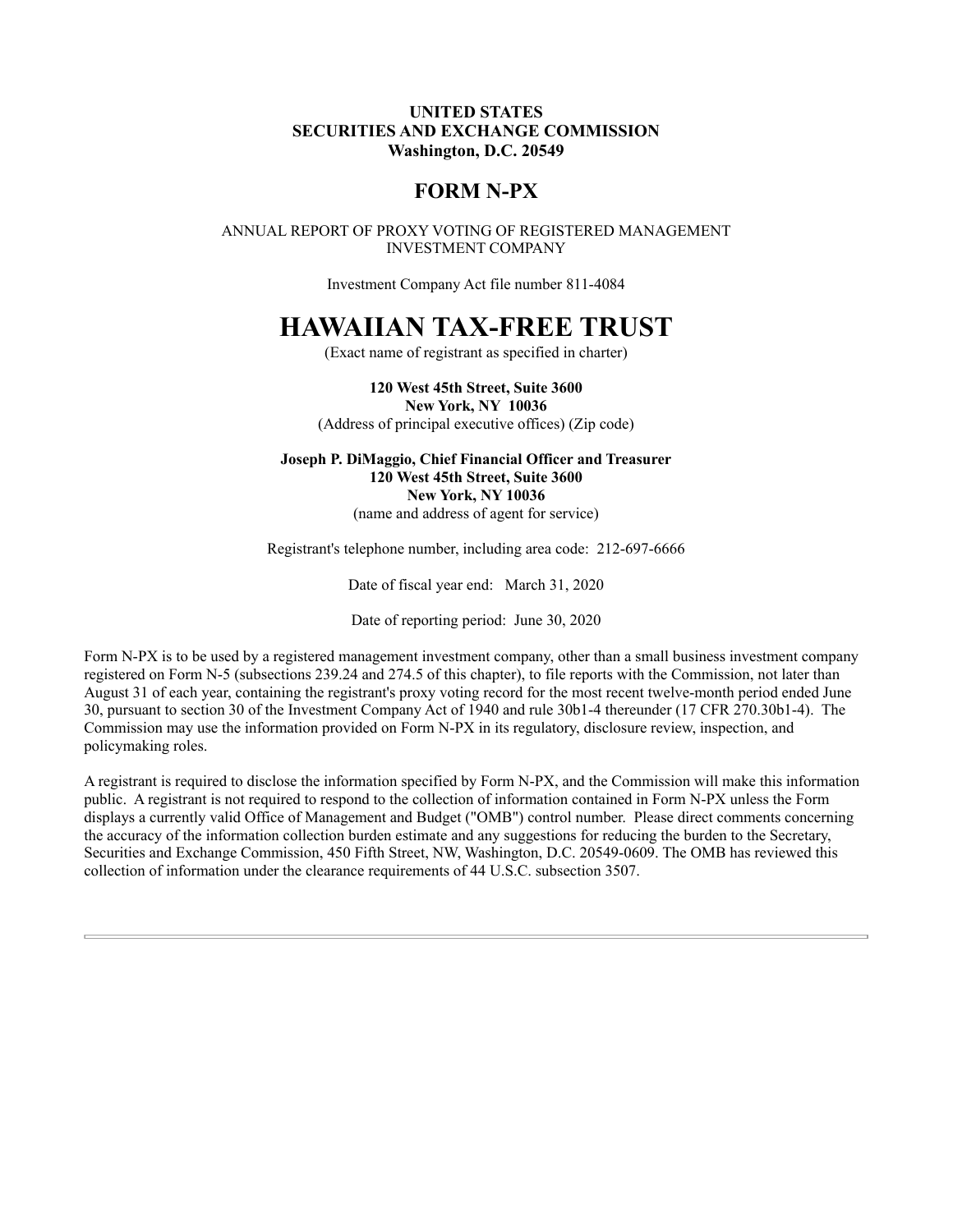Item. 1 Proxy Voting Record

During the twelve month reporting period ended June 30, 2020, the registrant did not hold any portfolio securities for which the registrant was entitled to participate in proxy voting.